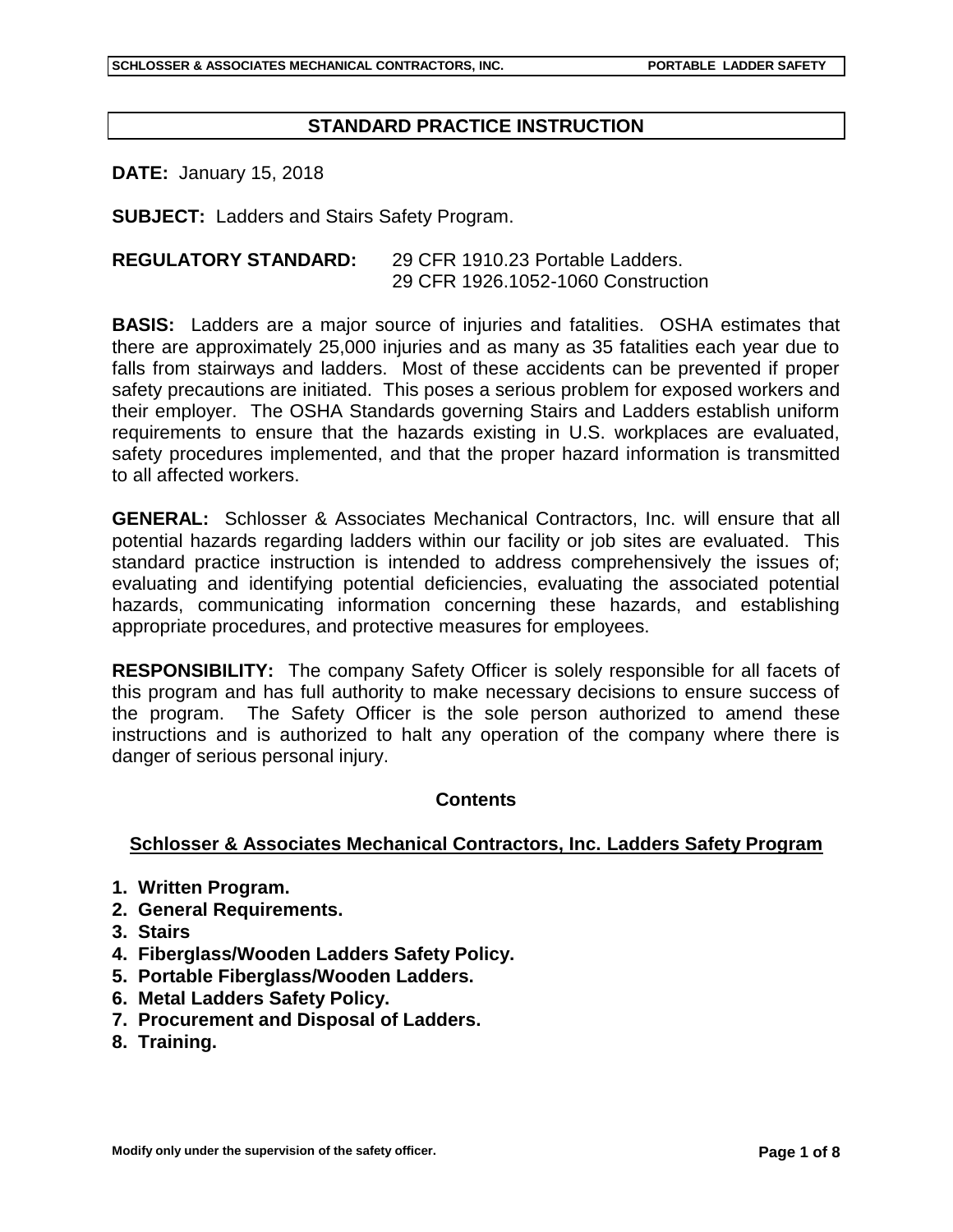# **Schlosser & Associates Mechanical Contractors, Inc. Ladders Safety Program**

**1. Written Program.** Schlosser & Associates Mechanical Contractors, Inc. will review and evaluate this standard practice instruction on an annual basis, or when changes occur to the governing regulatory standards, that prompt revision of this document, or when facility operational changes occur that require a revision of this document. Effective implementation requires a written program for job safety and health, that is endorsed and advocated by the highest level of management within this company and that outlines our goals and plans. This written program will be communicated to all required personnel. It is designed to establish clear goals, and objectives.

**2. General Requirements**. All facilities and equipment owned by this company will be maintained in a safe and healthful manner. Certain work conditions may contain a reasonable probability of injury that can be prevented by proper maintenance and supervision. Schlosser & Associates Mechanical Contractors, Inc. will do all things possible to ensure the safety of our employees. No employee will knowingly be subjected to a hazardous condition without all possible protective measures first being implemented.

**3. Fixed Stairs.** Stairs, a ramp or a ladder will be used whenever a change in elevation at a point of access to work is greater than 19 inches. Stairs could be temporary or permanent, and ladders should be straight. Stepladders must not be used for access.

3.1 Spiral stairways. Spiral stairways shall not be constructed or used except where they are a permanent part of the structure.

3.2 Stair strength. Fixed stairways shall be designed and constructed to carry a load of five times the normal live load anticipated but never of less strength than to carry safely a moving concentrated load of 1,000 pounds.

3.3 Stair width. Fixed stairways shall have a minimum width of 22 inches.

3.4 Angle of stairway rise. Fixed stairs shall be installed at angles to the horizontal of between 30 and 50°.

3.5 Stair treads. All treads shall be reasonably slip-resistant and the nosings shall be of nonslip finish. Rise height and tread width shall be uniform throughout any flight of stairs including any foundation structure used as one or more treads of the stairs. Variations in riser height or tread depth shall not be over ¼ inch in any stairway system.

3.6 Stairway platforms. Stairway platforms shall be no less than the width of a stairway and a minimum of 30 inches in length measured in the direction of travel. Where doors or gates open directly on a stairway, a platform shall be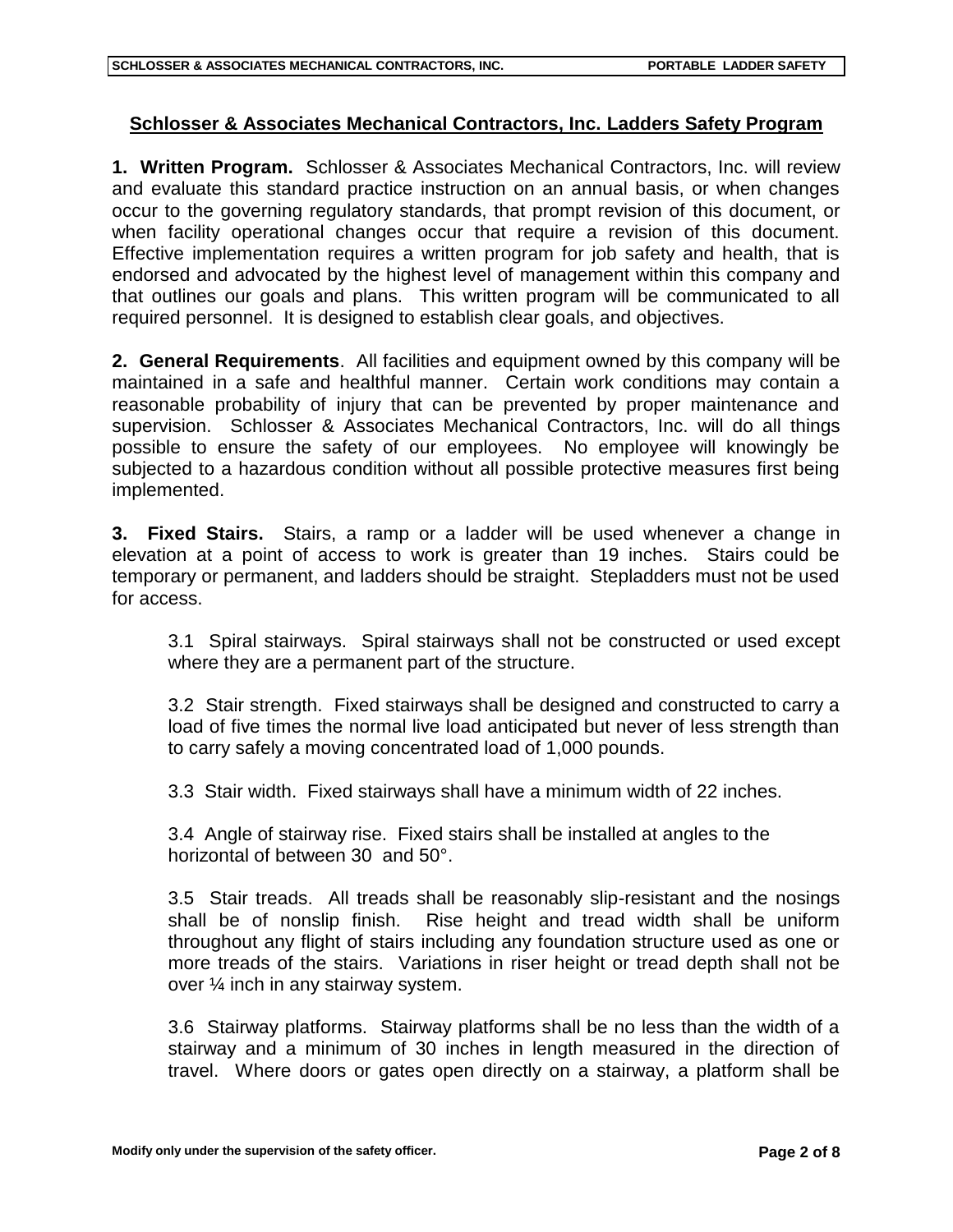provided, and the swing of the door shall not reduce the effective width of the platform to less than 20 inches.

3.7 Metal pan stairs. Metal pan stairs and landings shall be secured in place before filling with concrete or other material. Except during construction, pan stairs shall not be used unless filled with concrete, wood or other solid material at least to the top edge of each pan

3.8 Railings and handrails. Stairrails shall be provided on the open sides of all exposed stairways having four or more risers or rising more than 30 inches. Stairrails consist of a top rail which shall be 37 inches measured from the front riser edge, and a midrail in between. Handrails shall be provided on at least one side of closed stairways having 4 or more risers, preferably on the right side descending. Unprotected sides and edges of stairway landings shall be provided with guardrail systems. All components shall be free of sharp edges, nails, etc., and be capable of withstanding 200lbs. of outward or downward force.

**4. Fiberglass/Wooden Ladders Safety Policy**. To insure safety and serviceability the following precautions concerning the care and use of fiberglass/wooden ladders will be observed:

4.1 Care, fiberglass/wooden ladders. The following safety precautions will be observed in connection with the care of fiberglass/wooden ladders:

4.1.1 Ladders will be maintained in good condition at all times, the joint between the steps and side rails will be tight, all hardware and fittings securely attached, and the movable parts will operate freely without binding or undue play.

4.1.2 Metal bearings of locks, wheels, pulleys, etc., will be frequently lubricated.

4.1.3 Frayed or badly worn rope will be replaced.

4.1.4 Safety feet and other auxiliary equipment will be kept in good condition to insure proper performance.

4.1.5 Ladders will be inspected frequently and those which have developed defects will be withdrawn from service for repair or destruction and tagged or marked as "Dangerous, Do Not Use."

4.1.6 Rungs should be kept free of grease and oil.

4.2 Use. The following safety precautions will be observed in connection with the use of fiberglass/wooden ladders: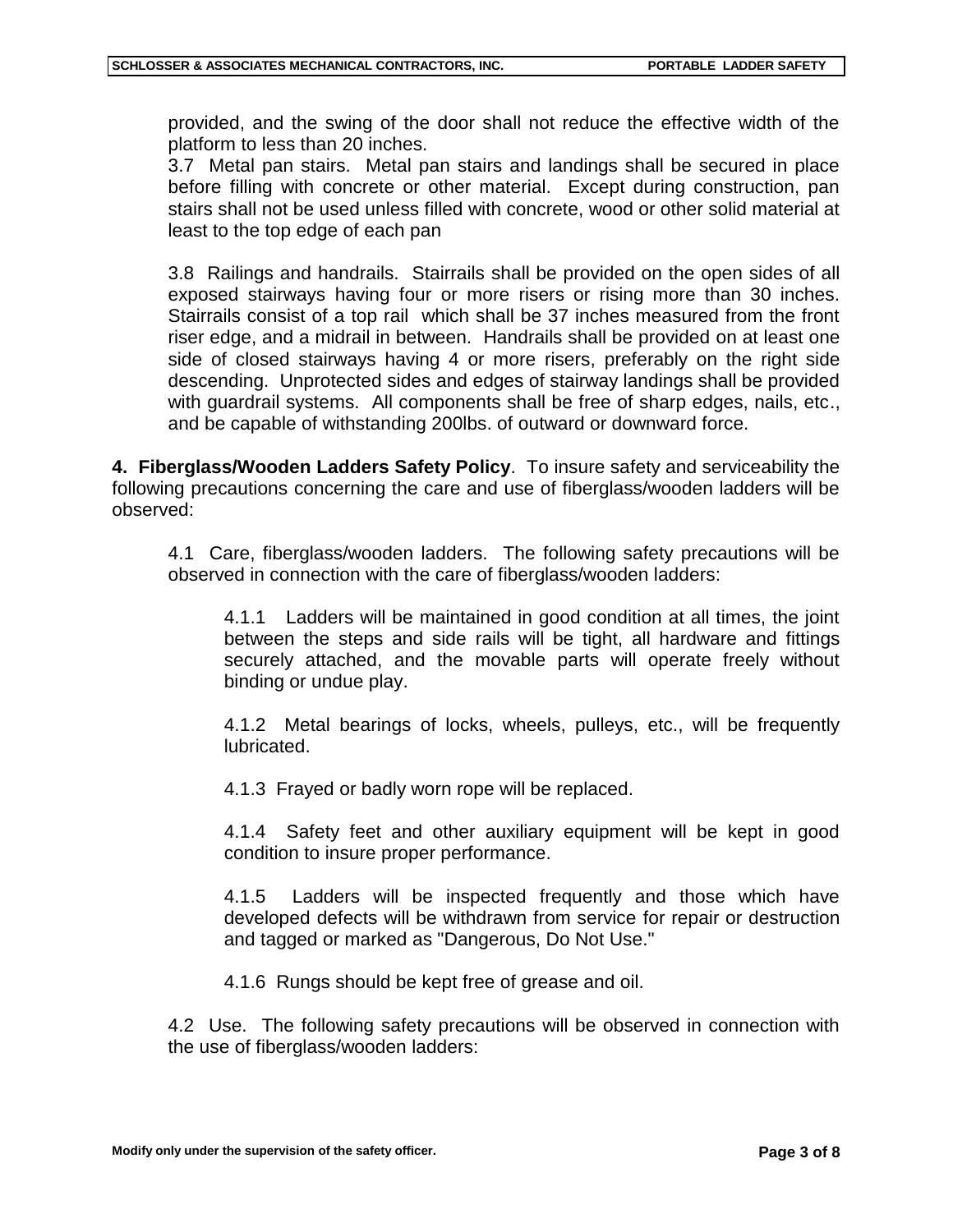4.2.1 Portable rung and cleat ladders will, where possible, be used at such a pitch that the horizontal distance from the top support to the foot of the ladder is one-quarter of the working length of the ladder (the length along the ladder between the foot and the top support). The ladder will be so placed as to prevent slipping, or it will be lashed, or held in position. Ladders will be secured from movement where equipment, etc. could possibly dislodge ladders. Ladders will not be used in a horizontal position as platforms, runways, or scaffolds.

4.2.2 Ladders for which dimensions are specified should not be used by more than one person at a time nor with ladder jacks and scaffold planks where use by more than one person is anticipated. In such cases, specially designed ladders with larger dimensions of the parts should be procured.

4.2.3 Portable ladders will be so placed that the side rails have a secure footing. The top rest for portable rung and cleat ladders will be reasonably rigid and will have ample strength to support the applied load.

4.2.4 Ladders will not be placed in front of doors opening toward the ladder unless the door is blocked, locked, or guarded.

4.2.5 Ladders will not be placed on boxes, barrels, or other unstable bases to obtain additional height.

4.2.6 Ladders with broken or missing steps, rungs, or cleats, broken side rails, or other faulty equipment will not be used, ladders having any of these conditions present will be destroyed and disposed of. Improvised repairs will not be made.

4.2.7 Short ladders will not be spliced together to provide long sections.

4.2.8 Ladders made by fastening cleats across a single rail will not be used.

4.2.9 Ladders will not be used as guys, braces, or skids, or for other than their intended purposes.

4.2.10 Tops of ordinary stepladders will not be used as steps.

4.2.11 On two-section extension ladders the minimum overlap for the two sections in use will be as follows: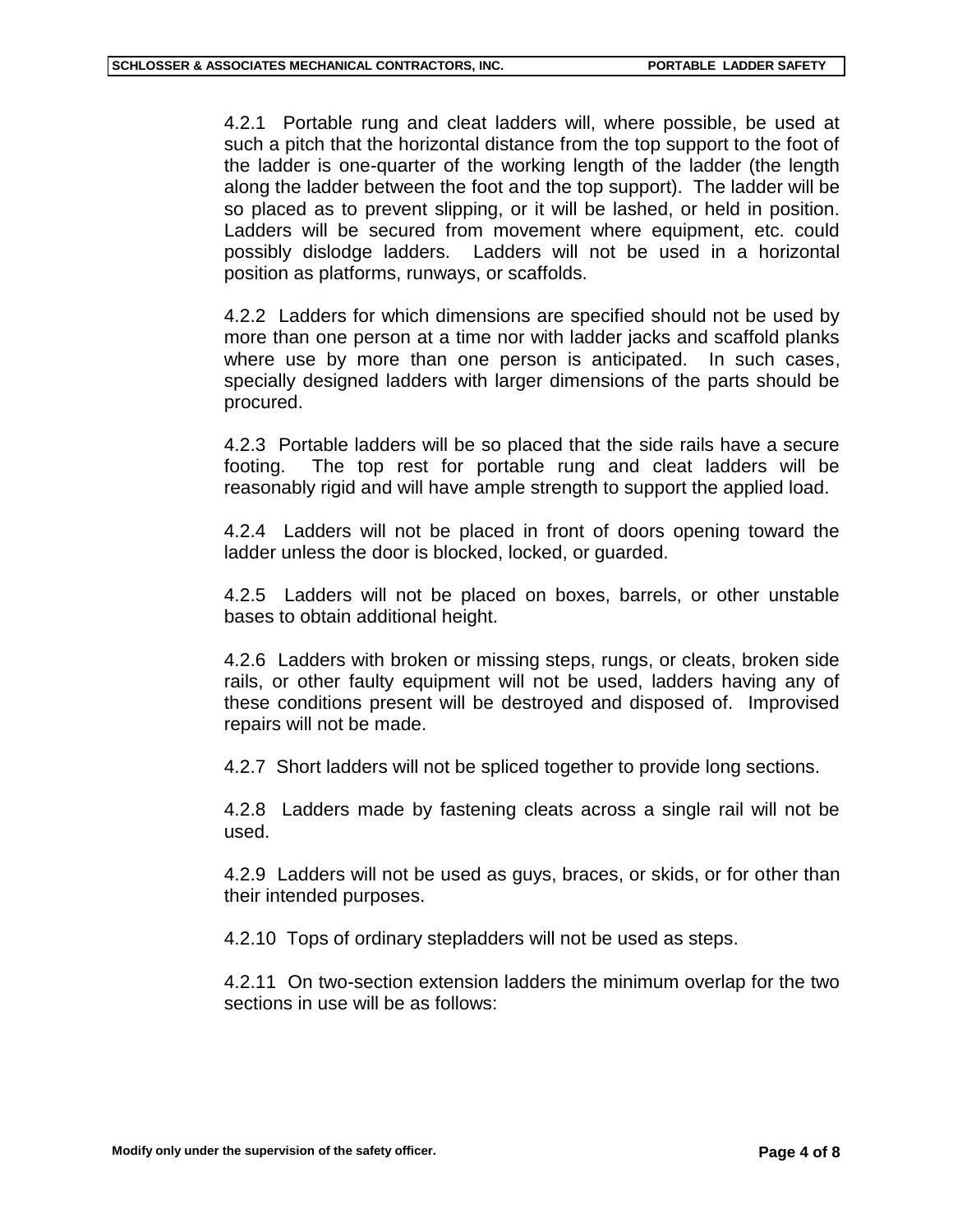### **Size Of Ladder (Feet) Overlap (Feet)**

| Up to and including 36         | 3 |
|--------------------------------|---|
| Over 36 up to and including 48 | 4 |
| Over 48 up to and including 60 | 5 |

4.2.12 Portable rung ladders with reinforced rails will only be used with the metal reinforcement on the under side.

4.2.13 No ladder should be used to gain access to a roof or elevated work area unless the top of the ladder is extended **at least 3 feet** above the point of support.

4.2.14 All portable rung ladders will be equipped with nonslip bases when there is a hazard of slipping. Nonslip bases are not intended as a substitute for care in safely placing, lashing, or holding a ladder that is being used upon oily, metal, concrete, or slippery surfaces.

4.2.15 The bracing on the back legs of step ladders is designed solely for increasing stability and not for climbing.

**5. Portable Fiberglass/Wooden Ladders.** In order to insure safety under normal conditions of usage, this company will purchase and maintain portable fiberglass/wooden ladders that conform the following minimum requirements for the construction, care, and use of common types of portable fiberglass/wooden ladders.

5.1 General requirements.

5.1.1 Materials. All fiberglass/wooden parts will be maintained free from sharp edges and splinters; sound and free from accepted visual inspection from shake, wane, compression failures, decay, or other irregularities.

5.1.2 Step spacing. Must not be more than 12 inches. Steps will be parallel and level when the ladder is in position for use.

5.1.3 Side rail width. The minimum width between side rails at the top, inside to inside, must not be less than 11 1/2 inches. From top to bottom, the side rails must spread at least 1 inch for each foot of length of stepladder.

5.1.4 Metal spreaders/locking devices. A metal spreader or locking device of sufficient size and strength to securely hold the front and back sections in open positions must be properly maintained for each stepladder. The spreader must have all sharp points covered or removed to protect the user.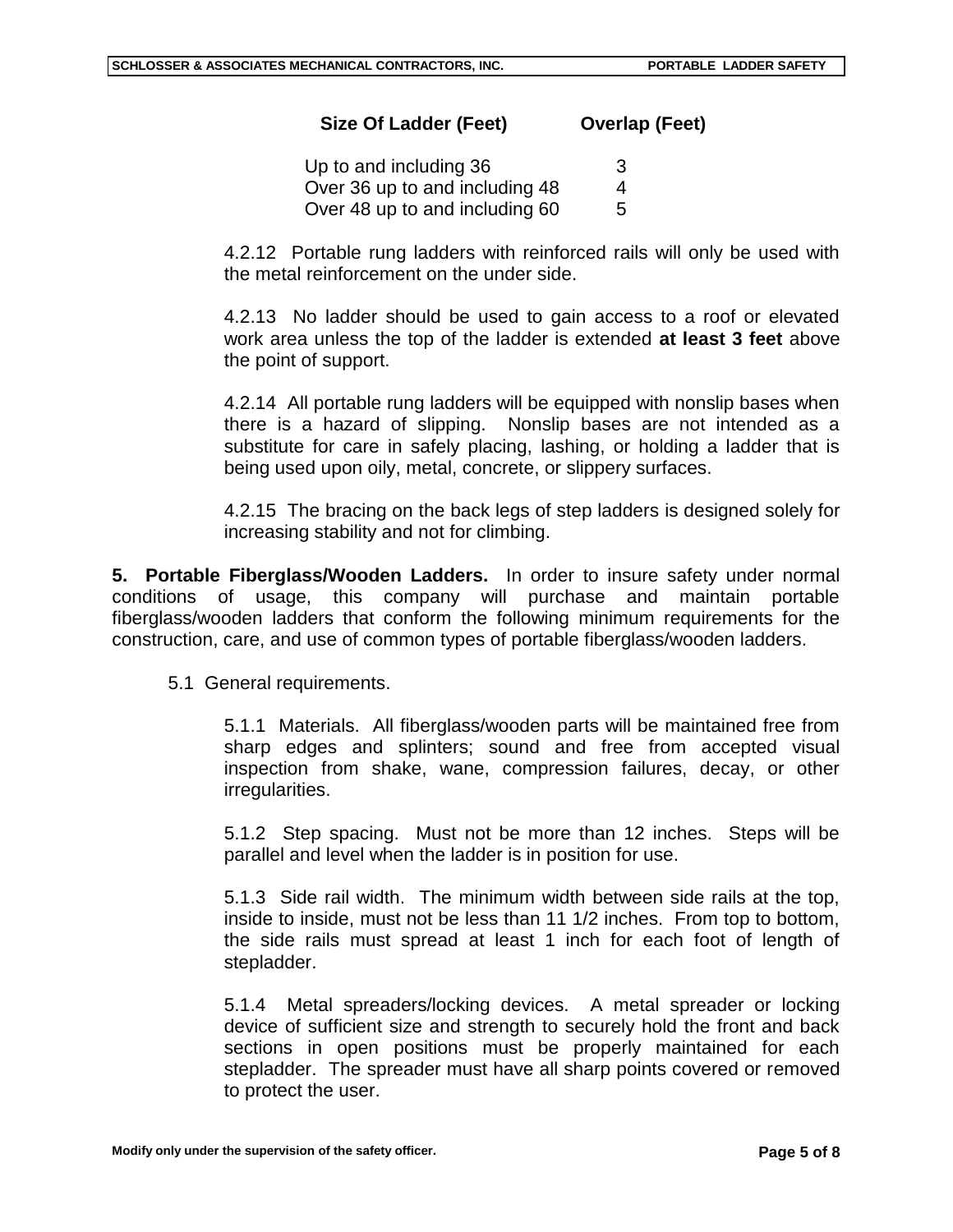5.2 Portable stepladders. Stepladders longer than 20 feet will not be used by this company. Stepladders of one of the following types specified will be used:

5.2.1 Type I--Industrial stepladder, 3 to 20 feet for heavy duty, such as utilities, contractors, and industrial use.

5.2.2 Type II--Commercial stepladder, 3 to 12 feet for medium duty, such as painters, offices, and light industrial use.

5.2.3 Type III--Household stepladder, 3 to 6 feet for light duty, such as light household use.

5.3 Portable rung ladders.

5.3.1 Single ladder. Single ladders longer than 30 feet will not be used by this company.

5.3.2 Two-section ladder. Two-section extension ladders longer than 60 feet will not be used by this company.

5.3.3 Trestle and extension trestle ladder. Trestle ladders, or extension sections or base sections of extension trestle ladders longer than 20 feet will not be used.

5.4 Special-purpose ladders.

5.4.1 Painter's stepladder. Painter's stepladders longer than 12 feet will not be used.

5.4.2 Mason's ladder. A mason's ladder is defined as a special type of single ladder intended for use in heavy construction work. Mason's ladders longer than 40 feet will not be used.

**6. Metal Ladders Safety Policy.** To insure safety and serviceability the following precautions concerning the care and use of metal ladders will be observed:

6.1 Care, metal ladders. The following safety precautions will be observed in connection with the care of metal ladders:

6.1.1 Ladders must be maintained in good usable condition at all times.

6.1.2 If a ladder is involved in any of the following, immediate inspection is necessary: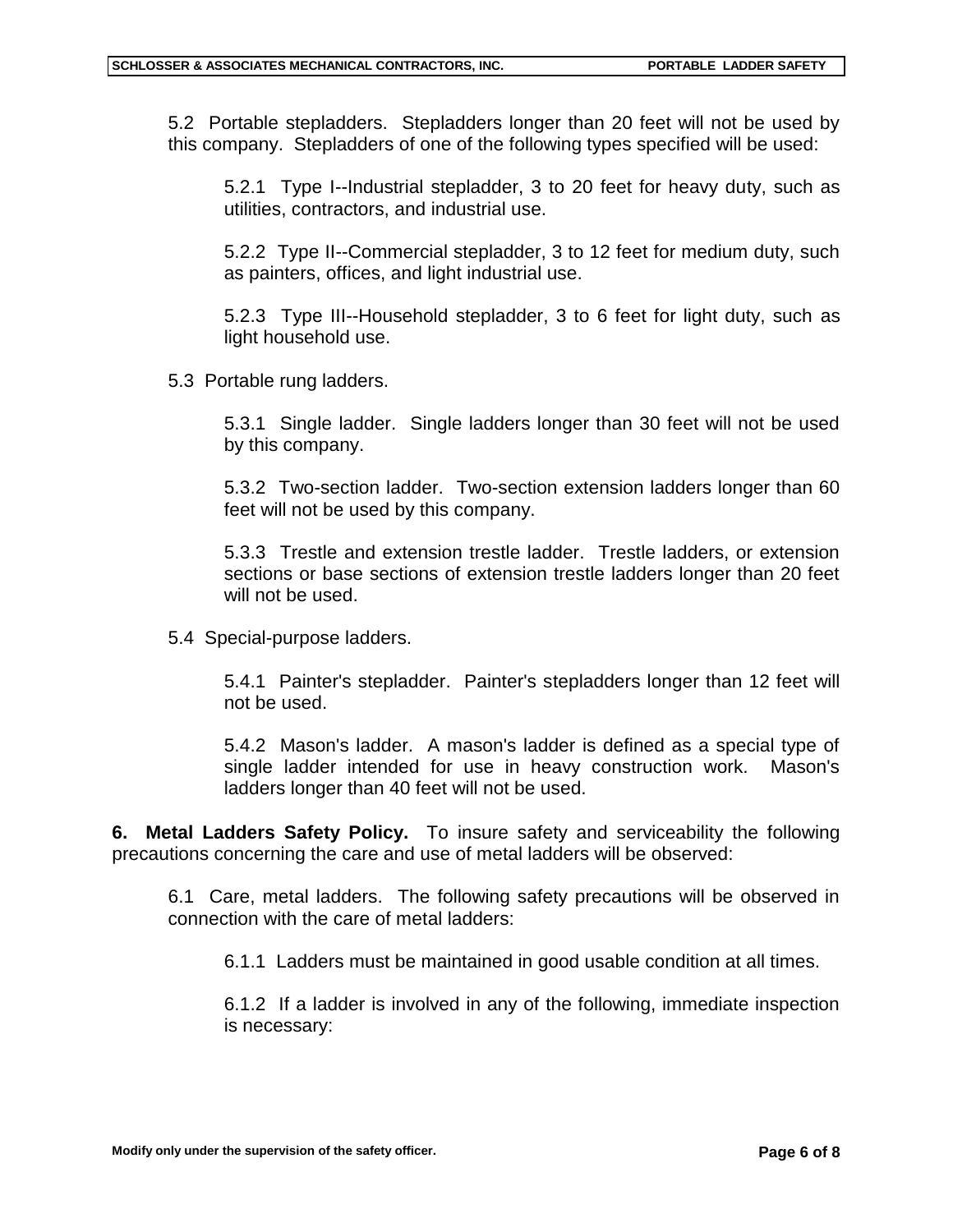6.1.2.1 If ladders tip over, inspect ladder for side rails dents or bends, or excessively dented rungs; check all rung-to-side-rail connections; check hardware connections; check rivets for shear.

6.1.2.2 If ladders are exposed to oil and grease, equipment should be cleaned of oil, grease, or slippery materials. This can easily be done with a solvent or steam cleaning.

6.1.3 Ladders having defects are to be marked and taken out of service until repaired properly or replaced.

6.2 Use, metal ladders. The following safety precautions will be observed in connection with the use care of metal ladders:

6.2.1 A simple rule for setting up a ladder at the proper angle is to place the base a distance from the vertical wall equal to one-fourth the working length of the ladder.

6.2.2 Portable ladders are designed as a one-man working ladder based on a 200-pound load.

6.2.3 The ladder base section must be placed with a secure footing.

6.2.4 The top of the ladder must be placed with the two rails supported, unless equipped with a single support attachment.

6.2.5 When ascending or descending, the climber must face the ladder.

6.2.6 Ladders must not be tied or fastened together to provide longer sections. They must be equipped with the hardware fittings necessary if the manufacturer endorses extended uses.

6.2.7 Ladders should not be used as a brace, skid, guy or gin pole, gangway, scaffold or for other uses than that for which they were intended, unless specifically recommended for use by the manufacturer.

6.2.8 Metal ladders will not be used when work is performed on or near electric circuits. See 29 CFR 1910.333.

**7. Procurement and Disposal of Ladders.** All procurement and disposal of ladders will be performed through or with the knowledge of the Safety Officer. Ladders will be destroyed beyond use prior to disposal to prevent further use by anyone. Procurement of ladders will be accomplished based on the type of work anticipated to be performed and in accordance with this Standard Practice Instruction and applicable OSHA regulations.